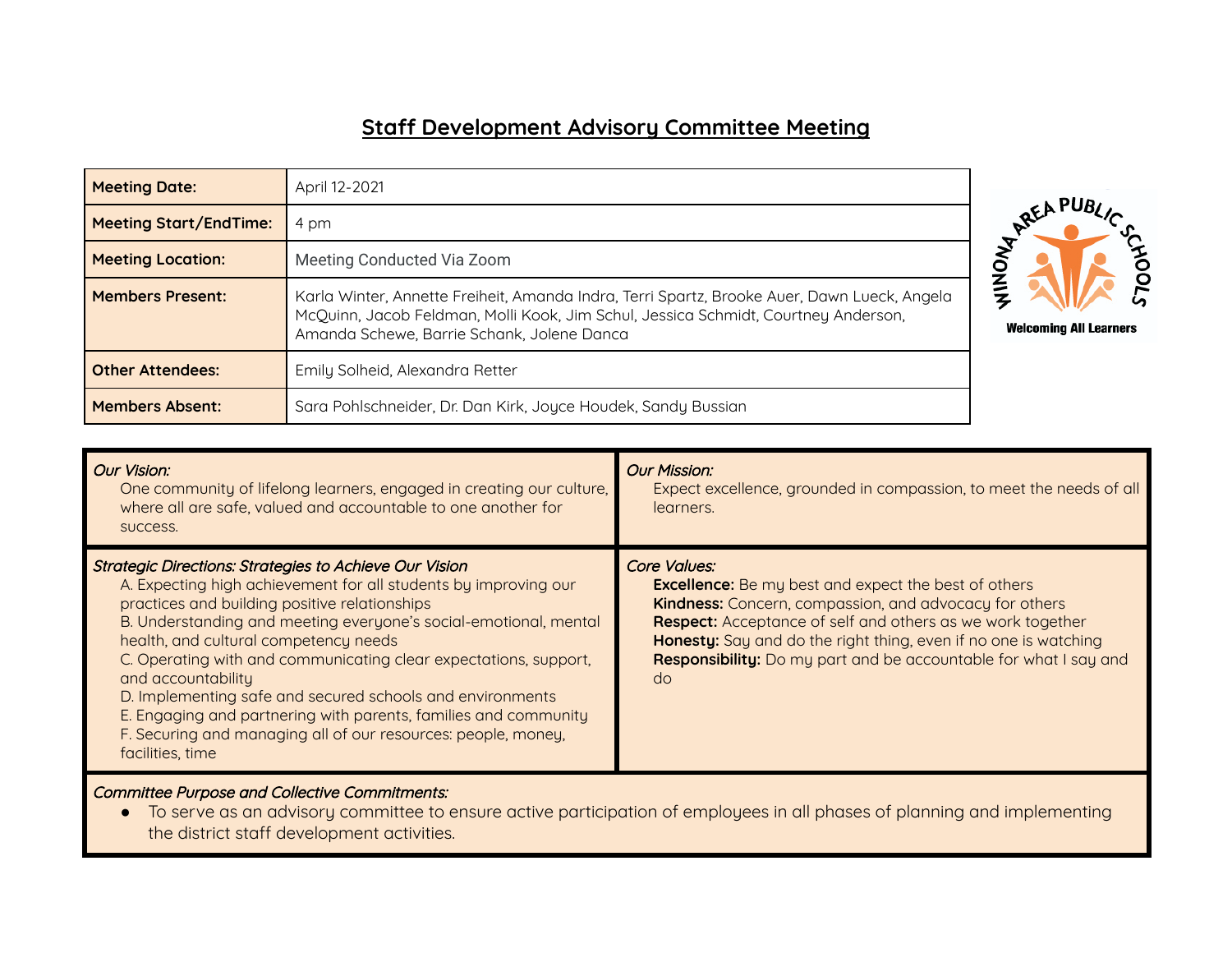- To create goals in alignment with the Minnesota legislative goals and the Winona Area Public Schools' goals for professional growth opportunities.
- To provide teachers and other district staff with individual and professional organizational growth and development opportunities to prepare them to provide excellent educational experiences for students and ultimately help them achieve the fundamental purpose of improving student learning.
- To plan a budget in alignment with the state statutes and local district policy and to monitor the expenditures on a regular basis.
- To review and monitor site professional development goals and to ensure the alignment of those goals with the district strategic directions and WBWF goals.

| Agenda Item:                        | Type:<br>(Procedural, Information,<br><b>Briefing, Action)</b> | <b>Discussion/Action:</b><br>(Minutes)                                                                                                                                                                                                                                                                                                                                                                                                                                                                                                                                 | Person Responsible:<br>(Reports to<br>Superintendent) |
|-------------------------------------|----------------------------------------------------------------|------------------------------------------------------------------------------------------------------------------------------------------------------------------------------------------------------------------------------------------------------------------------------------------------------------------------------------------------------------------------------------------------------------------------------------------------------------------------------------------------------------------------------------------------------------------------|-------------------------------------------------------|
| Call to Order                       | Procedural                                                     |                                                                                                                                                                                                                                                                                                                                                                                                                                                                                                                                                                        |                                                       |
| <b>Approval of March</b><br>Minutes | <b>Action Item</b>                                             | Motion by Terri Spartz, seconded by Jessica Schimidt<br>$\blacktriangleright$<br>to approve March minutes. Motion carries.                                                                                                                                                                                                                                                                                                                                                                                                                                             |                                                       |
| <b>Budget report</b>                | Information                                                    | Tracking budget - detailed budget information                                                                                                                                                                                                                                                                                                                                                                                                                                                                                                                          |                                                       |
| IC's/Staff Development<br>Funds     | Information                                                    | IC model and train to trainers activities, ICs are<br>experiencing overwhelming workload/duties. We have<br>four ICs district wide and one IC was moved to the<br>current position from Integrated Technology Specialist.<br>We used to have 2 Integrated Technology Specialists,<br>but we merged the positions as one IC. It takes away<br>the time ICs spend to support teachers and students in<br>classrooms.<br>To utilize the resources in a better way, Emily<br>Solheid/HR Director proposed to shift 1/3 of three ICs<br>from general fund to 1 FTE from SD. |                                                       |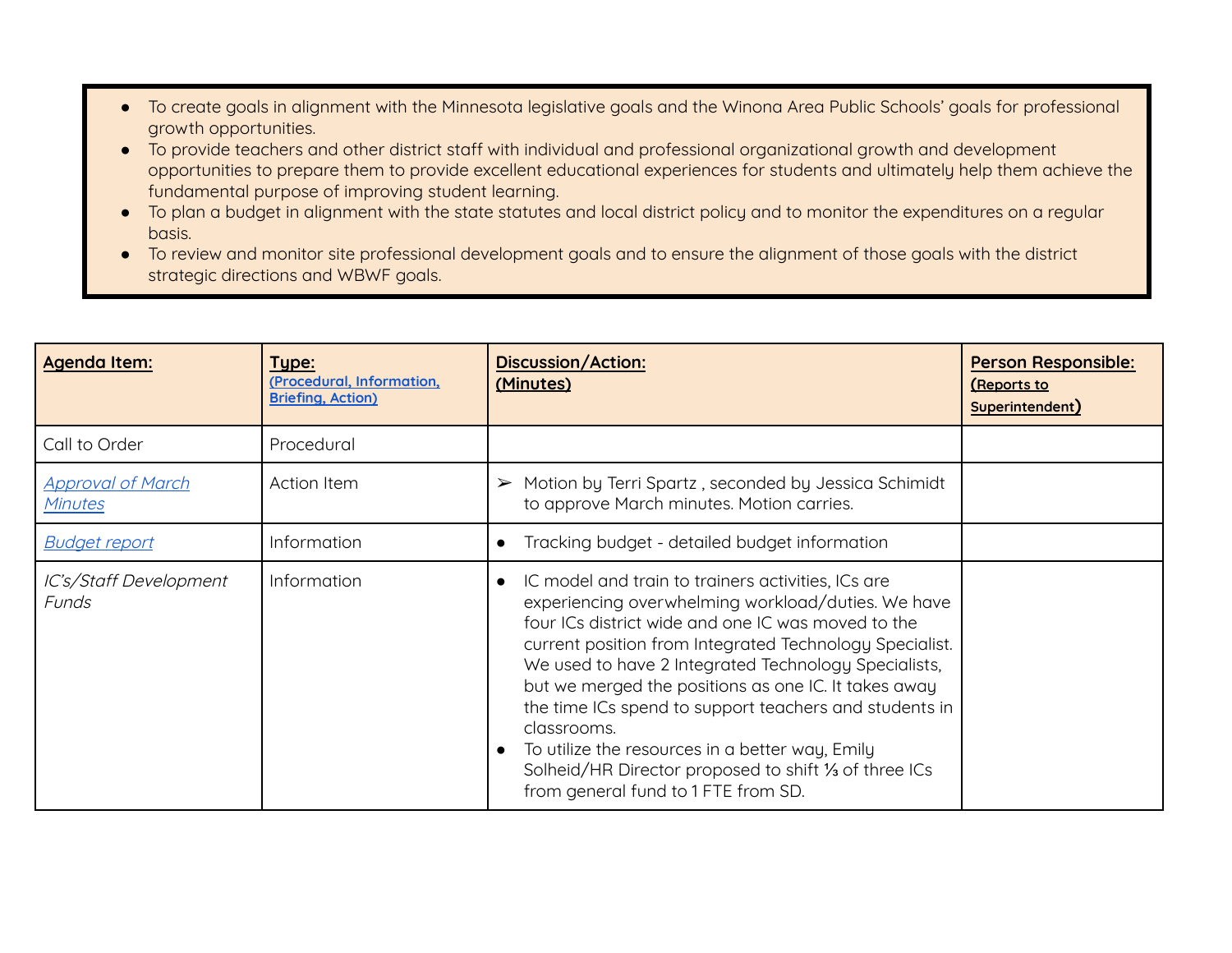|                                         |                 | Members had a discussion and believed that<br>continued SD in the district is essential and having ICs<br>follow up with SD is the key.<br>Members had another discussion of the use of the<br>fund, the concern was that previous budget cut cycles<br>have proposed paying teacher salary for August<br>Workshops out of staff development funds. We would<br>propose not having both of these expenses out of<br>staff development, but only one. Both would make a<br>significant cut in available funds.                                                                                                                                                                                                                                                                                                                                                                                                                                                                           |  |
|-----------------------------------------|-----------------|-----------------------------------------------------------------------------------------------------------------------------------------------------------------------------------------------------------------------------------------------------------------------------------------------------------------------------------------------------------------------------------------------------------------------------------------------------------------------------------------------------------------------------------------------------------------------------------------------------------------------------------------------------------------------------------------------------------------------------------------------------------------------------------------------------------------------------------------------------------------------------------------------------------------------------------------------------------------------------------------|--|
| <b>Budget Tracking</b>                  | <b>Briefing</b> | Add a tracker on the request info spreadsheet and<br>need to decide who needs to enter the information to<br>know the actual spend.<br>Site leaders and principals can have a conversation of<br>how to track SD budget.<br>More discussion in May's meeting.                                                                                                                                                                                                                                                                                                                                                                                                                                                                                                                                                                                                                                                                                                                           |  |
| April 5 Feedback                        | Information     | 143/241 Responses<br>Share Survey<br>Mix up grade levels during trainings for CLR training in<br>the future to get a different perspective<br>PLC conversations about slang and vocabulary was engaging<br>Lots of good vocabulary strategies were presented<br>There was good information and strategies in these chapters, esp for SLPs that do support vocabulary.<br>strategy summaries and handouts will be helpful<br>I liked how the book talked about slang. Learning slang of the students and incorporating that slang into<br>your classroom will build a bridge of respect and understanding and inclusiveness<br>We all value this, and feel like it is important, but when and HOW will these be implem<br>curriculum. Also, how to we get these resources in our hands. Time and money are once again put into<br>play.<br>Differentiation of content would be nice-teacher centric book<br>As we rewrite our curriculum, I'm curious about incorporating some new texts |  |
| License Requirement<br><b>Offerings</b> | <b>Briefing</b> | Equity for all positions/levels<br>$\bullet$                                                                                                                                                                                                                                                                                                                                                                                                                                                                                                                                                                                                                                                                                                                                                                                                                                                                                                                                            |  |